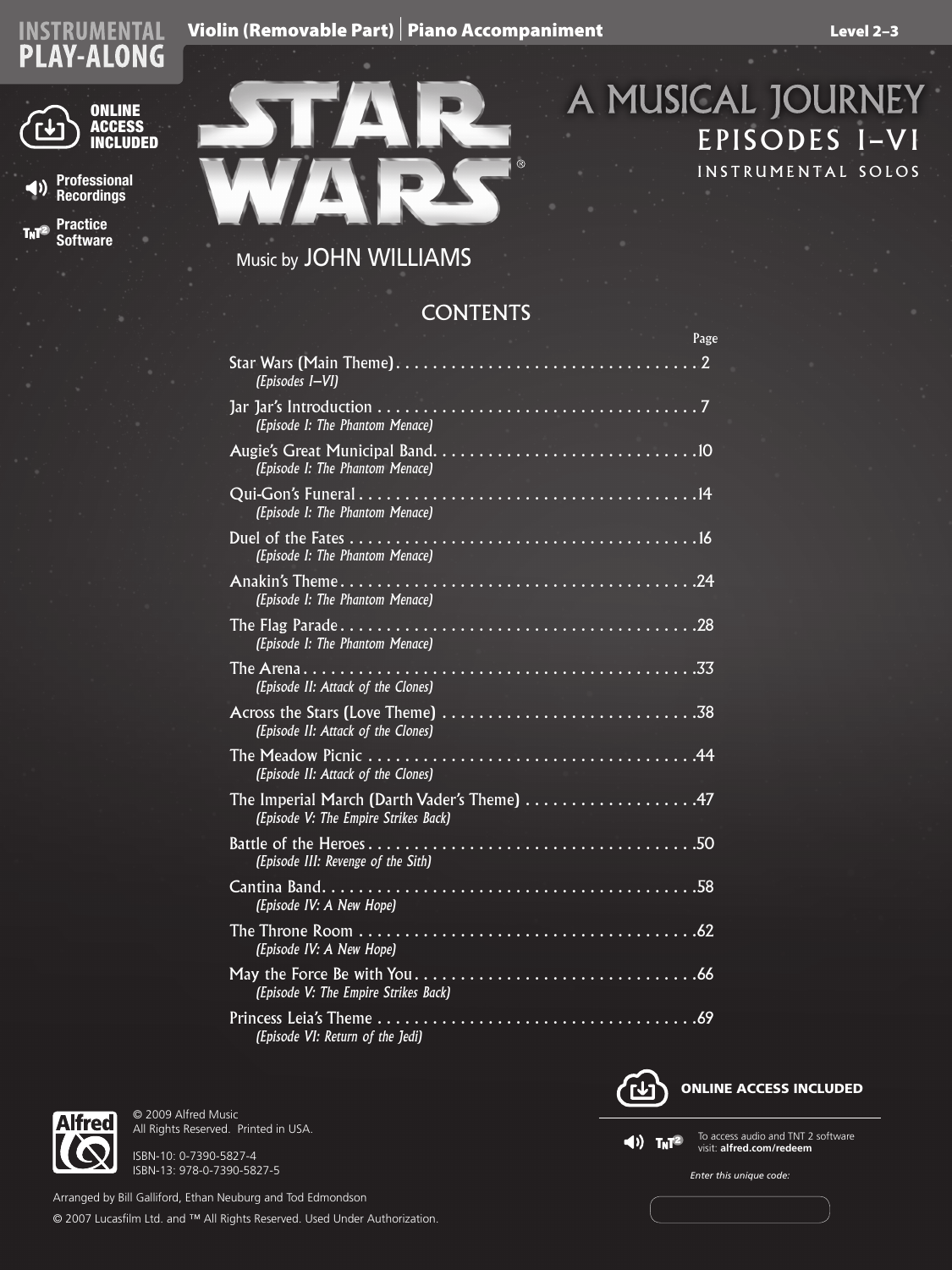**ACROSS THE STARS** (Love Theme from *STAR WARS*®: EPISODE II)

> Music by **JOHN WILLIAMS**



*(with pedal)*





Across the Stars - 6 - 1

<sup>32125</sup> © 2002 BANTHA MUSIC (BMI) All Rights Administered by WARNER-TAMERLANE PUBLISHING CORP. (BMI) All Rights Reserved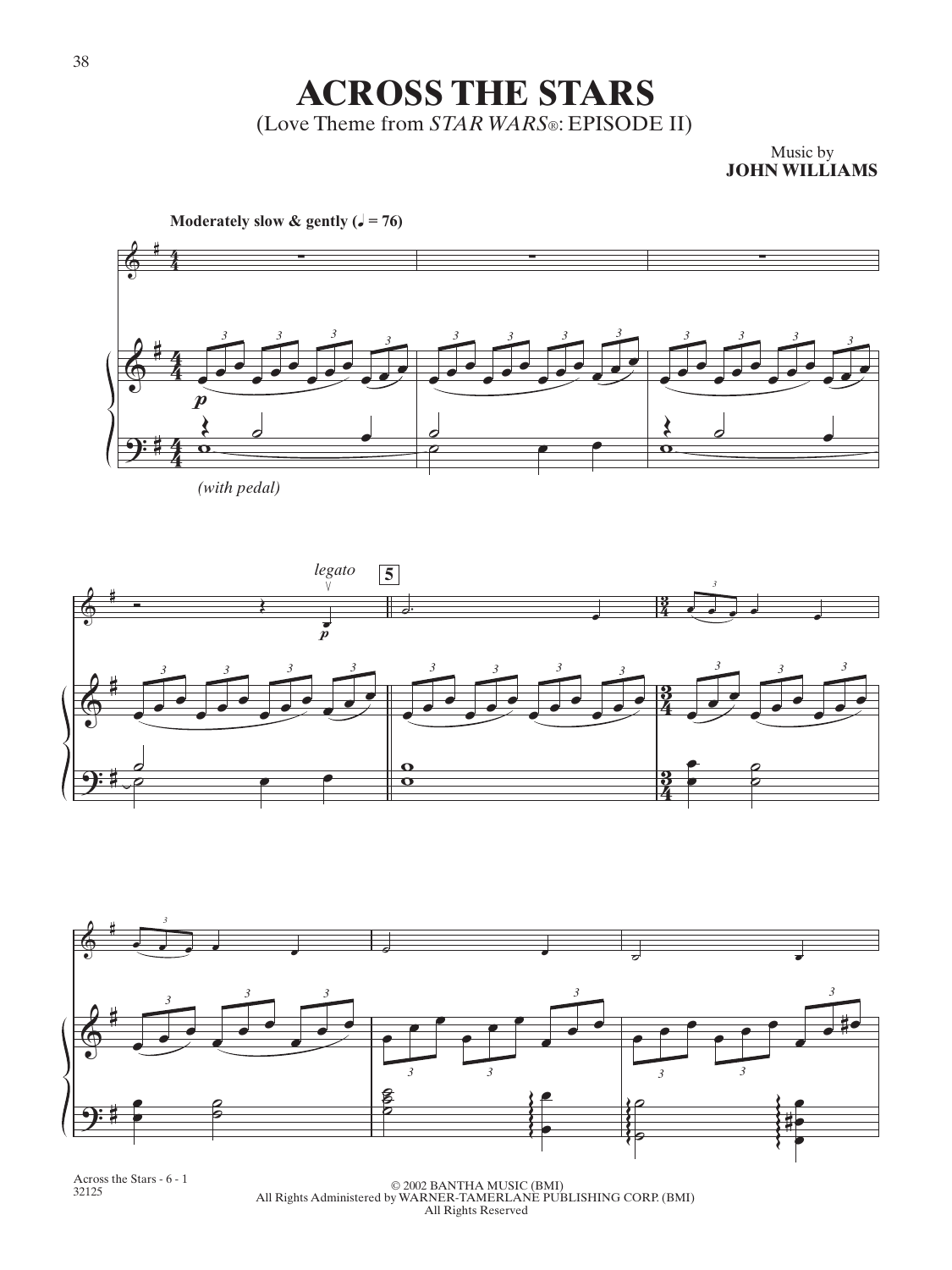## **CONTENTS**

|                                                                                                                                                            |           | <b>Audio Track</b> |  |
|------------------------------------------------------------------------------------------------------------------------------------------------------------|-----------|--------------------|--|
|                                                                                                                                                            | Page Demo | Play-Along         |  |
|                                                                                                                                                            |           |                    |  |
| (Episodes I-VI)                                                                                                                                            |           |                    |  |
| (Episode I: The Phantom Menace)                                                                                                                            |           |                    |  |
| (Episode I: The Phantom Menace)                                                                                                                            |           |                    |  |
| (Episode I: The Phantom Menace)                                                                                                                            |           |                    |  |
| (Episode I: The Phantom Menace)                                                                                                                            |           |                    |  |
| (Episode I: The Phantom Menace)                                                                                                                            |           |                    |  |
| (Episode I: The Phantom Menace)                                                                                                                            |           |                    |  |
| (Episode II: Attack of the Clones)                                                                                                                         |           |                    |  |
| (Episode II: Attack of the Clones)                                                                                                                         |           |                    |  |
| (Episode II: Attack of the Clones)                                                                                                                         |           |                    |  |
| The Imperial March (Darth Vader's Theme) $\ldots \ldots \ldots 23 \ldots \ldots \ldots 22 \ldots \ldots \ldots 23$<br>(Episode V: The Empire Strikes Back) |           |                    |  |
| (Episode III: Revenge of the Sith)                                                                                                                         |           |                    |  |
| (Episode IV: A New Hope)                                                                                                                                   |           |                    |  |
| (Episode IV: A New Hope)                                                                                                                                   |           |                    |  |
| (Episode V: The Empire Strikes Back)                                                                                                                       |           |                    |  |
| (Episode VI: Return of the Jedi)                                                                                                                           |           |                    |  |

Arranged by Bill Galliford, Ethan Neuburg and Tod Edmondson

© 2007 Lucasfilm Ltd. and ™ All Rights Reserved. Used Under Authorization.

© 2009 Alfred Music All Rights Reserved. Printed in USA.

ISBN-10: 0-7390-5827-4 ISBN-13: 978-0-7390-5827-5